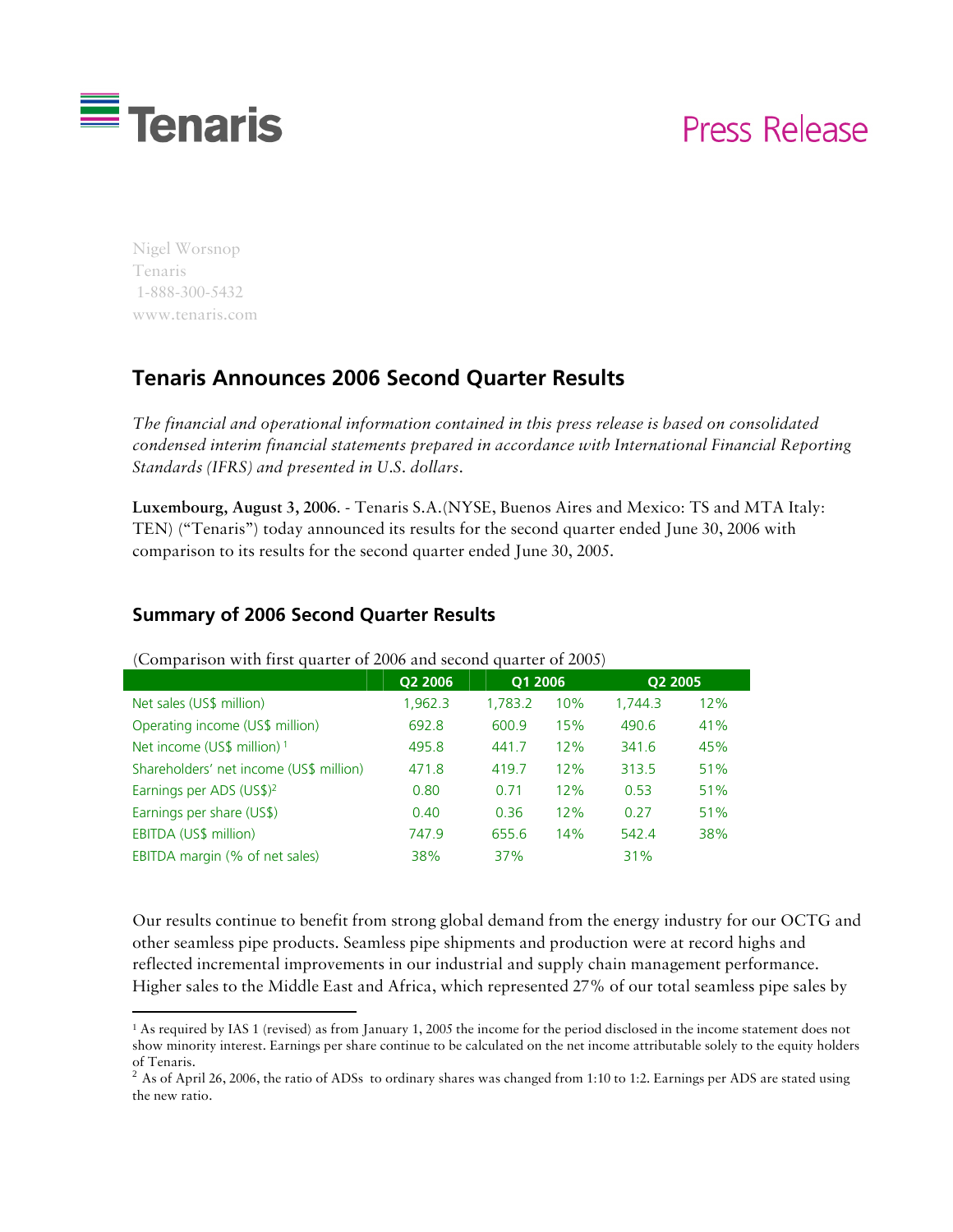volume during the quarter, compensated for lower sales in North America and reflected our strong global positioning as well as the strength of oil and gas investment activity in the region. Net sales, operating income and EBITDA all increased to record levels. Net cash provided by operations , following the payment of income taxes and an increase in working capital associated with higher net sales, was US\$170.0 million and our net cash position declined following the payment of a dividend and an increase in capital expenditure.

#### **Market Background and Outlook**

Oil and gas companies continue to increase their exploration and production spending in response to sustained high oil and gas prices, declining production at mature fields and projected increases in global demand for oil and gas. This is resulting in increased drilling activity and demand for our seamless OCTG products. The international count of active drilling rigs, as published by Baker Hughes excluding, for comparative purposes, the rig count in Iran and Sudan, averaged 913 during the second quarter of 2006, an increase of 6% compared to the same quarter of the previous year and an increase of 2% compared to the first quarter. The corresponding percentage year on year quarterly rig count increases in the Canadian and U.S. markets, which are more sensitive to natural gas prices, were 17% and 22% respectively.

Favorable market conditions, including relatively stable prices for our raw materials, and strong demand for our high-end seamless pipe products are helping us to record year on year sales growth and improvements in gross margins for our seamless pipe products. We expect these favorable market conditions to continue throughout the remainder of the year.

Demand for our welded pipe products, however, is being affected by delays to gas pipeline projects in Brazil and Argentina. During the second quarter we increased sales to export projects but we expect that demand for our welded pipe products in Brazil and Argentina will continue to be affected by delays to major gas pipeline projects.

#### **Agreement to Acquire Maverick**

On June 12, 2006, we entered into a merger agreement pursuant to which we will acquire Maverick Tube Corporation, a leading North American producer of welded OCTG, line pipe and coiled tubing for use in oil and natural gas wells. Maverick has manufacturing facilities in the United States, Canada and Colombia and, in 2005, shipped approximately 1.3 million short tons of welded pipes. The transaction is valued at US\$3,185 million, including Maverick's net debt, based on the assumption that the holders of Maverick's convertible notes elect to exercise their conversion rights pursuant to their applicable terms and conditions. We expect to finance the Maverick acquisition mainly through debt and have secured commitments to borrow up to US\$2.7 billion.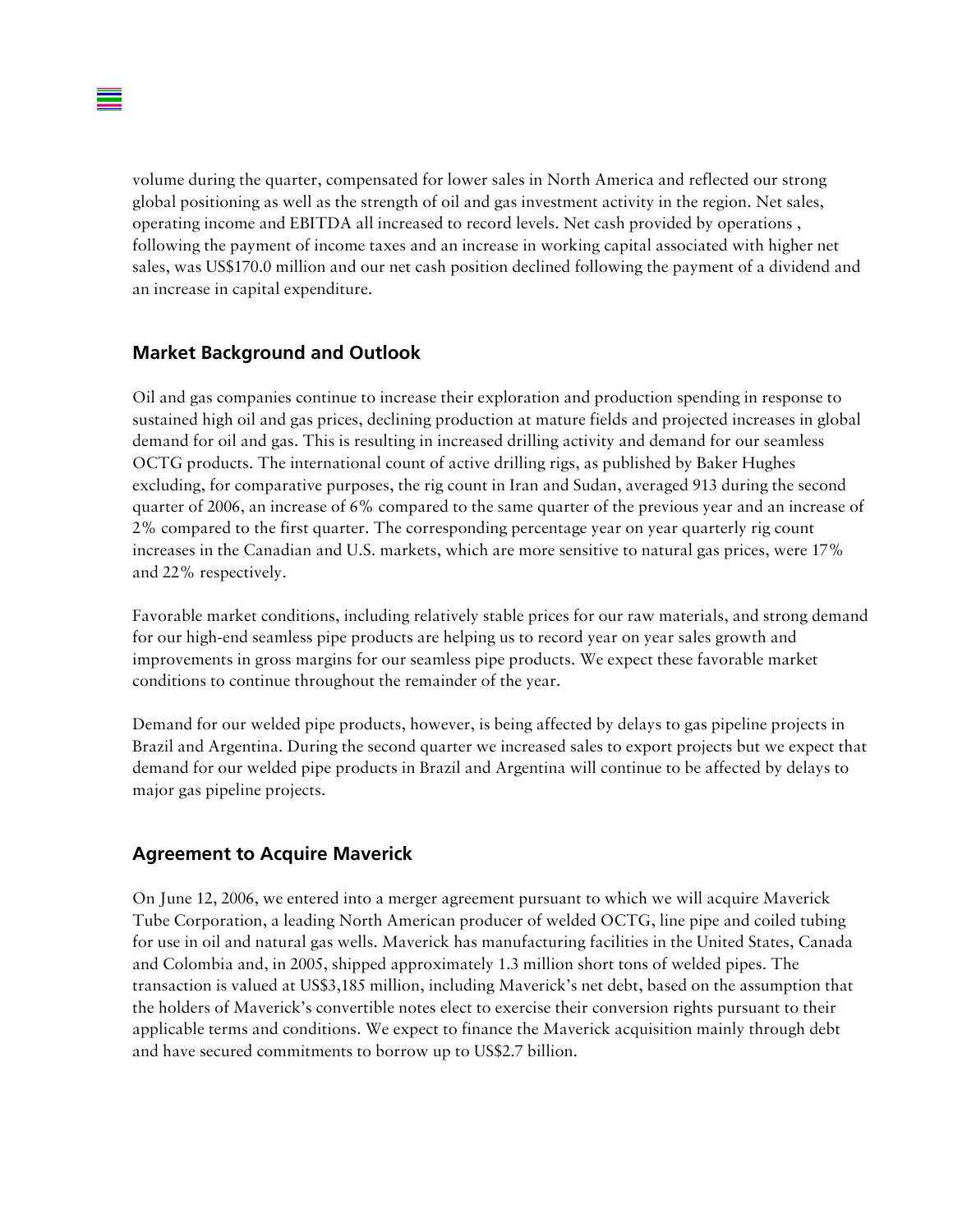The transaction has recently received clearances from the Canadian and U.S. competition authorities. Closing, however, remains subject to certain other regulatory approvals, majority approval of Maverick's shareholders and other customary conditions and is expected to occur around the beginning of the fourth quarter.

| (metric tons)               |         |         |                     |
|-----------------------------|---------|---------|---------------------|
| Sales volume                | Q2 2006 | Q2 2005 | Increase/(Decrease) |
| North America               | 184,000 | 233,000 | (21%)               |
| Europe                      | 188,000 | 165,000 | 14%                 |
| Middle East & Africa        | 210,000 | 127,000 | 65%                 |
| Far East & Oceania          | 80,000  | 99,000  | (19%)               |
| South America               | 103,000 | 124,000 | (17%)               |
| <b>Total seamless pipes</b> | 765,000 | 747,000 | 2%                  |
| Welded pipes                | 82,000  | 158,000 | (48%)               |
| <b>Total steel pipes</b>    | 847,000 | 905,000 | (6%)                |

#### **Analysis of 2006 Second Quarter Results**

 $(UP<sub>0</sub> + 11)$ 

**Sales volume** of seamless pipes increased by 2% to 765,000 tons in the second quarter of 2006 from 747,000 tons in the same period of 2005. We recorded a substantial increase in sales volume in the Middle East and Africa reflecting high demand for our OCTG products, as well as increased sales of our line pipe products for flowlines and oil and gas processing plants, in the region. Sales in North America were affected primarily by lower drilling activity in Mexico and lower sales of line pipe in the USA and Canada. Sales in Europe increased due to higher sales of line pipe products to process and power plant customers.

Sales volumes of welded pipes decreased by 48% to 82,000 tons in the second quarter of 2006 from 158,000 tons in the same period of 2005. The decrease in sales was due to substantially reduced demand for welded pipes for gas pipeline projects in Brazil and Argentina.

| Q2 2006 | Q2 2005 | Increase/(Decrease) |
|---------|---------|---------------------|
| 1,636.9 | 1,307.9 | 25%                 |
| 130.3   | 255.4   | (49%)               |
| 122.2   | 112.2   | 9%                  |
| 72.9    | 68.8    | 6%                  |
| 1,962.3 | 1.744.3 | 12%                 |
|         |         |                     |

\* Includes other metallic products produced by Confab, our Brazilian welded pipe subsidiary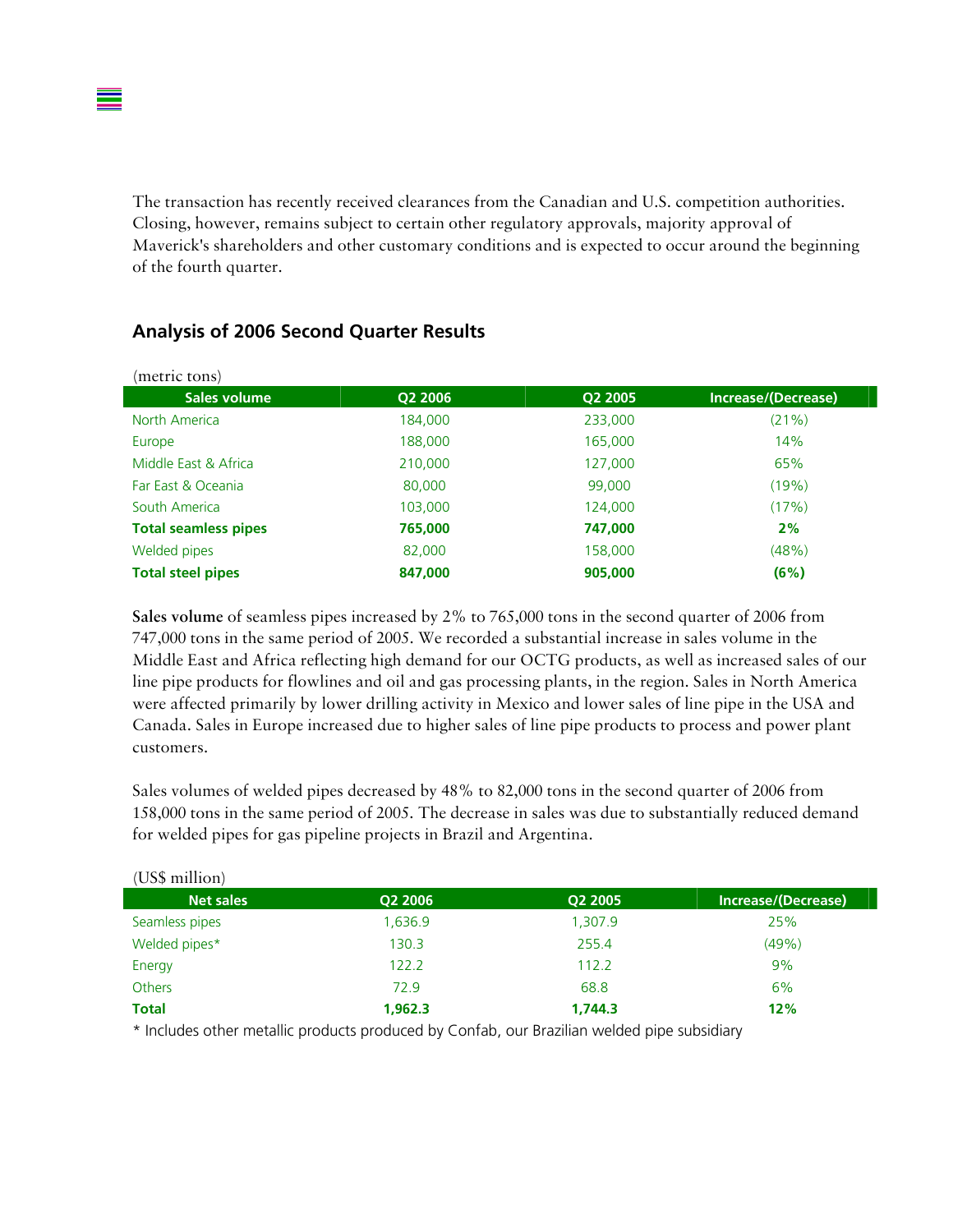**Net sales** in the quarter ended June 30, 2006 increased 12% to US\$1,962.3 million, compared to US\$1,744.3 million in the corresponding quarter of 2005. Net sales of seamless pipes rose by 25%, due primarily to higher sales of high-end products and higher selling prices for most of our products. Net sales of welded pipes, which included US\$13 million in sales of other metallic products in the second quarter of 2006 and US\$12 million of such sales in the second quarter of 2005, fell by 49% due primarily to the decline in sales volume. Net sales of energy rose by 9% due to higher Italian gas and electric energy prices.

| (percentage of het sales) |         |         |
|---------------------------|---------|---------|
| <b>Cost of sales</b>      | Q2 2006 | Q2 2005 |
| Seamless pipes            | 46%     | 55%     |
| Welded pipes              | 76%     | 67%     |
| Energy                    | 96%     | 99%     |
| <b>Others</b>             | 74%     | 61%     |
| <b>Total</b>              | 52%     | 60%     |

(percentage of net sales)

**Cost of sales**, expressed as a percentage of net sales, decreased to 52% in the second quarter of 2006, compared to 60% in the same period of 2005 reflecting higher gross margins on our sales of seamless pipe products and a higher proportion of seamless pipe sales in total sales. Cost of sales for seamless pipe products, expressed as a percentage of net sales, decreased to 46% in the second quarter of 2006 compared to 55% in the same period of 2005 reflecting a higher proportion of higher-margin, high-end products in the product mix and higher selling prices for most of our products.

**Selling, general and administrative expenses**, or SG&A, increased as a percentage of net sales to 12.7% in the quarter ended June 30, 2006 compared to 12.2% in the corresponding quarter of 2005 due primarily to higher commissions, freight and other selling expenses reflecting higher export sales of welded pipes and higher labor costs.

**Net financial income** was US\$4.1 million in the second quarter of 2006, compared to a net financial expense of US\$42.6 million in the same period of 2005. Net interest expense was US\$1.2 million in the second quarter of 2006 compared to US\$11.5 million in the same period of 2005, primarily reflecting changes in our net debt position. A gain of US\$6.2 million on net foreign exchange transactions and the changes in fair value of derivative instruments was recorded in the second quarter of 2006, compared to a loss of US\$32.7 million during the second quarter of 2005. These gains and losses on net foreign exchange transactions and the changes in fair value of derivative instruments are to a large extent offset by changes to our net equity position and arise due to the fact that many of our subsidiaries prepare their financial statements in currencies other than the US dollar in accordance with IFRS.

**Equity in earnings of associated companies** generated a gain of US\$25.6 million in the second quarter of 2006, compared to a gain of US\$38.3 million in the second quarter of 2005. The gain in the second quarter of 2006 was derived mainly from our 11.5% equity shareholding in Ternium and the gain in the second quarter of 2005 was derived mainly from our prior investment in Sidor.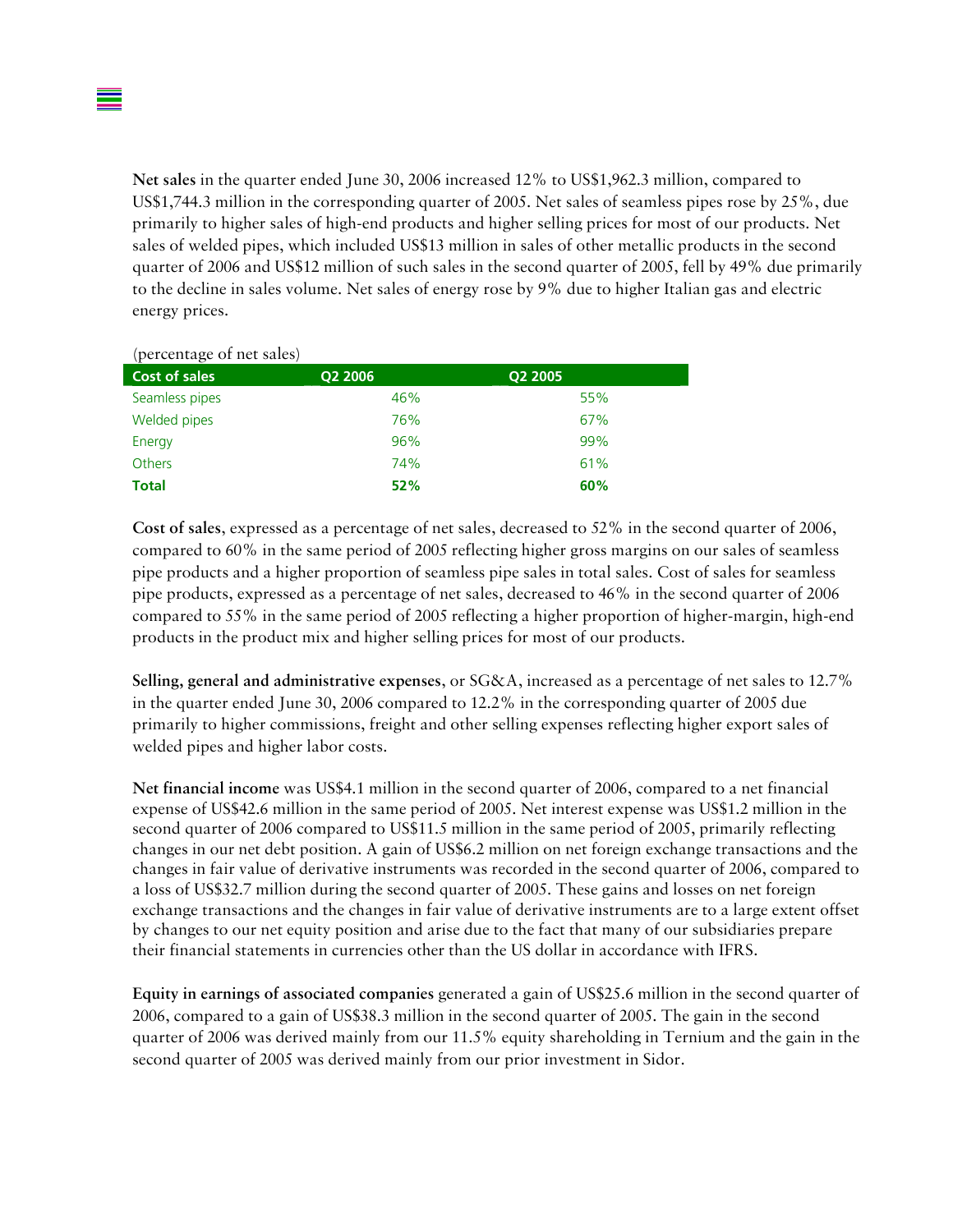**Income tax charges** totalled US\$226.7 million in the second quarter of 2006, equivalent to 33% of income before equity in earnings of associated companies and income tax.

**Income attributable to minority interest** decreased to US\$24.0 million in the second quarter of 2006, compared to US\$28.2 million in the corresponding quarter of 2005 reflecting weaker operating and financial results at our Confab subsidiary, which was partially offset by an improvement in operating and financial results at our NKKTubes subsidiary.

#### **Cash Flow and Liquidity**

Net cash provided by operations during the second quarter of 2006 was US\$170.0 million. Income tax payments during the quarter exceeded accruals by US\$173.6 million as we paid a substantial proportion of our annual income taxes during the quarter. Working capital increased by US\$195.3 million during the second quarter. Trade receivables increased by US\$168.5 million and trade payables by US\$78.0 million as quarterly net sales increased. Inventories increased by US\$59.1 million and customer advances declined by US\$32.5 million.

Capital expenditures increased to US\$99.6 million for the second quarter of 2006 compared to US\$84.3 million in the second quarter of 2005 and are expected to remain higher than last year's levels in the second half as we implement our program to increase capacity for high-end products.

Tenaris became net cash positive during the first quarter of 2006 but this net cash position was reduced during the second quarter as net cash provided by operations was used to fund capital expenditures and pay an end of year dividend. Our net cash position (cash and cash equivalents and other current investments less borrowings) was US\$82.2 million at June 30, 2006 compared to net debt of US\$183.0 million at December 31, 2005. Total financial debt was US\$990.4 million at June 30, 2006, a slight decrease from US\$1,010.3 million at December 31, 2005.

#### **Analysis of 2006 First Half Results**

**Net income** attributable to equity holders in the company during the first half of 2006 was US\$891.5 million, or US\$0.76 per share (US\$1.51 per ADS), or 24% of net sales, which compares with net income attributable to equity holders in the company during the first half of 2005 of US\$577.7 million, or US\$0.49 per share (US\$0.98 per ADS), or 18% of net sales. Operating income was US\$1,293.7 million, or 35% of net sales, compared to US\$896.3 million, or 28% of net sales. Operating income plus depreciation and amortization was US\$1,403.5 million, or 37% of net sales, compared to US\$1,000.0 million, or 31% of net sales.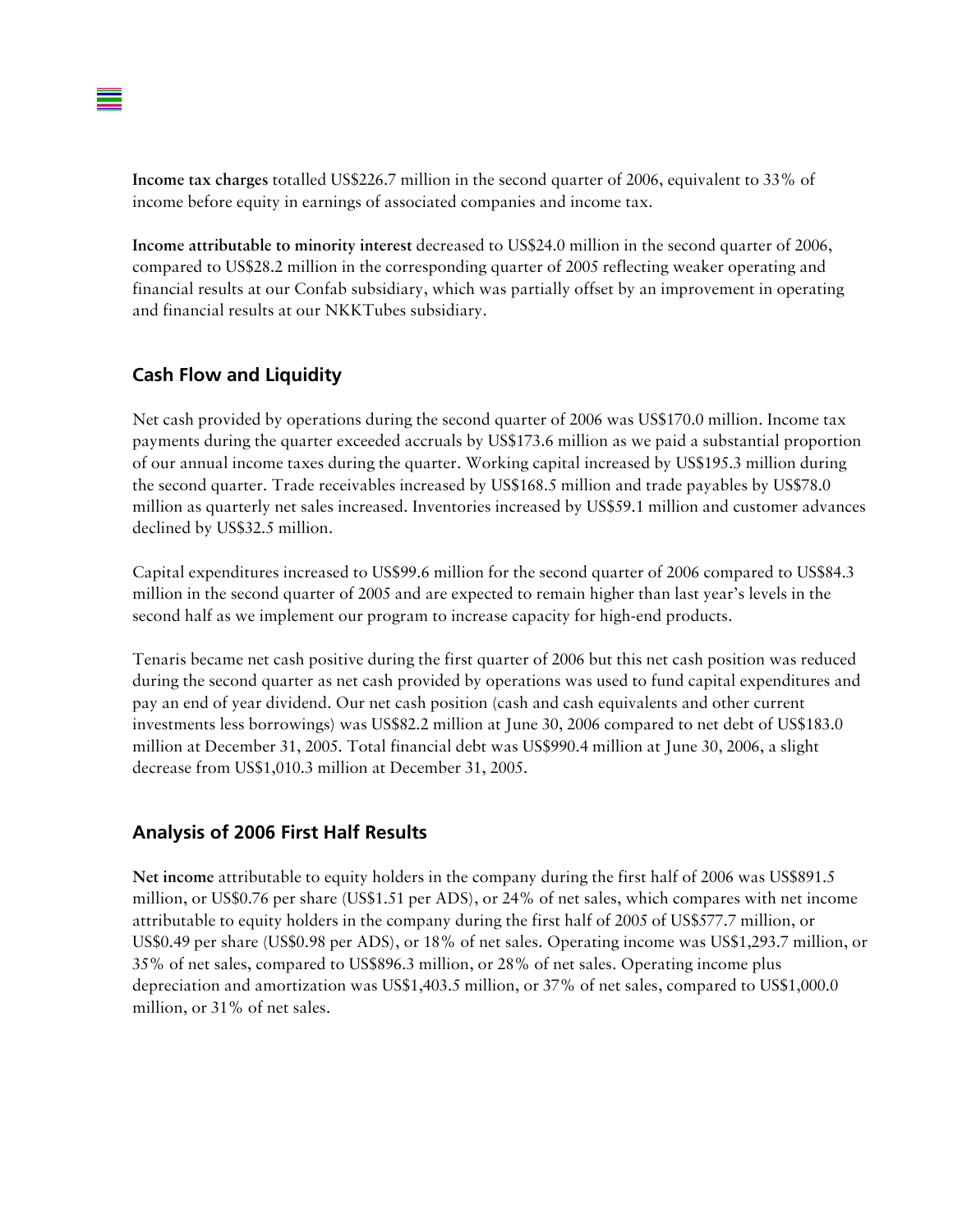#### (metric tons)

| Sales volume                | H1 2006   | H1 2005   | Increase/(Decrease) |
|-----------------------------|-----------|-----------|---------------------|
| North America               | 385,000   | 453,000   | (15%)               |
| Europe                      | 373,000   | 344,000   | 8%                  |
| Middle East & Africa        | 359,000   | 228,000   | 57%                 |
| Far East & Oceania          | 162,000   | 200,000   | (19%)               |
| South America               | 201,000   | 225,000   | (11%)               |
| <b>Total seamless pipes</b> | 1,480,000 | 1,449,000 | 2%                  |
| Welded pipes                | 147,000   | 267,000   | (45%)               |
| <b>Total steel pipes</b>    | 1,627,000 | 1,717,000 | (5%)                |

## (US\$ million)

| <b>Net sales</b> | H1 2006 | H1 2005 | Increase/(Decrease) |
|------------------|---------|---------|---------------------|
| Seamless pipes   | 3,077.9 | 2,413.1 | 28%                 |
| Welded pipes*    | 244.9   | 415.9   | (41% )              |
| Energy           | 283.8   | 256.2   | 11%                 |
| <b>Others</b>    | 138.8   | 112.1   | 24%                 |
| <b>Total</b>     | 3,745.4 | 3,197.2 | 17%                 |

\* Includes other metallic products produced by Confab, our Brazilian welded pipe subsidiary

**Net sales** in the six months ended June 30, 2006 increased 17% to US\$3,745.4 million, compared to US\$3,197.2 million in the corresponding six months of 2005. Net sales of seamless pipes rose by 28%, due primarily to higher sales of high-end products and higher selling prices for all products. Net sales of welded pipes, which included US\$24 million of other metallic products in the first half of 2006 and US\$29 million of such sales in the first half of 2005, fell by 41% due to the decline in sales for gas pipeline projects in Brazil and Argentina. Net sales of energy rose by 11% due to higher Italian gas and electric energy prices.

#### (percentage of net sales)

| $\lambda$<br>. .<br>Cost of sales | H1 2006 | H1 2005 |
|-----------------------------------|---------|---------|
| Seamless pipes                    | 47%     | 55%     |
| Welded pipes                      | 71%     | 66%     |
| Energy                            | 96%     | 97%     |
| <b>Others</b>                     | 73%     | 59%     |
| <b>Total</b>                      | 53%     | 60%     |

**Cost of sales**, expressed as a percentage of net sales, decreased to 53% in the first half of 2006, compared to 60% in the same period of 2005 reflecting higher gross margins on our sales of seamless pipe products and a higher proportion of seamless pipe sales in total sales. Cost of sales for seamless pipe products, expressed as a percentage of net sales, decreased to 47% in the first half of 2006 compared to 55% in the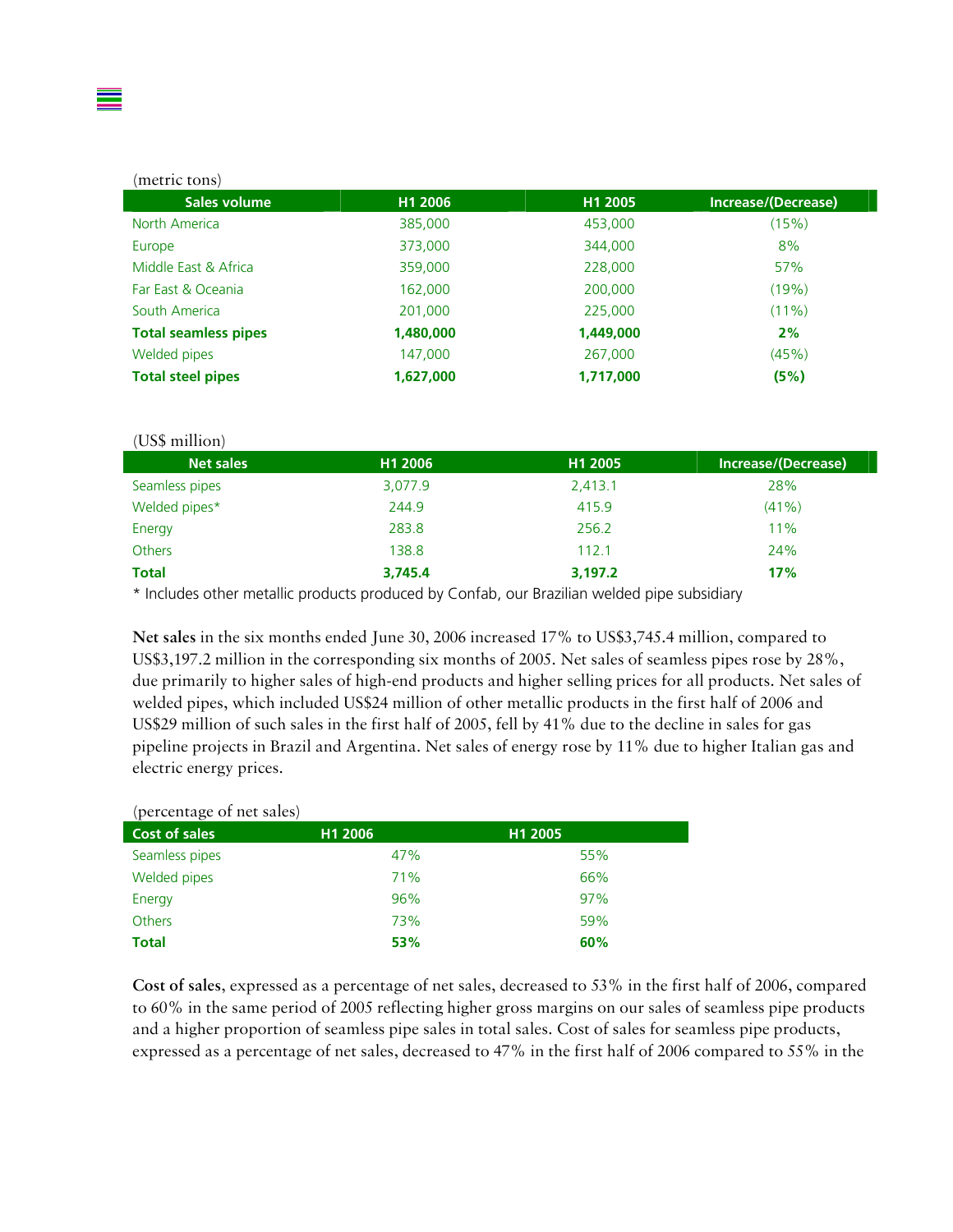

same period of 2005 reflecting a higher proportion of higher-margin, high-end products in the product mix and higher selling prices for our products.

**Selling, general and administrative expenses**, or SG&A, remained stable as a percentage of net sales at 12.5% in the six months ended June 30, 2006 compared to 12.4% in the corresponding six months of 2005.

**Net financial income** was US\$14.7 million in the first half of 2006, compared to a net financial expense of US\$84.5 million in the same period of 2005. Net interest expense was US\$0.6 million in the first half of 2006 compared to US\$21.0 million in the same period of 2005, primarily reflecting changes in the net debt position. A gain of US\$15.0 million on net foreign exchange transactions and the changes in fair value of derivative instruments was recorded in the first half of 2006, compared to a loss of US\$66.6 million during the first half of 2005. These gains and losses on net foreign exchange transactions and the changes in fair value of derivative instruments are to a large extent offset by changes to our net equity position and arise due to the fact that many of our subsidiaries prepare their financial statements in currencies other than the US dollar in accordance with IFRS.

**Equity in earnings of associated companies** generated a gain of US\$47.1 million in the first half of 2006, compared to a gain of US\$68.4 million in the first half of 2005. The gain in the first half of 2006 was derived mainly from our 11.5% equity shareholding in Ternium and the gain in the first half of 2005 was derived mainly from our prior investment in Sidor.

**Income tax charges** totalled US\$418.0 million in the first half of 2006, equivalent to 32% of income before equity in earnings of associated companies and income tax.

**Income attributable to minority interest** was US\$46.0 million in the first half of 2006, compared to US\$43.9 million in the first half of 2005 as better operating and financial results at our NKKTubes subsidiary were largely offset by weaker operating and financial results at our Confab subsidiary.

*Some of the statements contained in this press release are "forward-looking statements". Forwardlooking statements are based on management's current views and assumptions and involve known and unknown risks that could cause actual results, performance or events to differ materially from those expressed or implied by those statements. These risks include but are not limited to risks arising from uncertainties as to future oil and gas prices and their impact on investment programs by oil and gas companies.*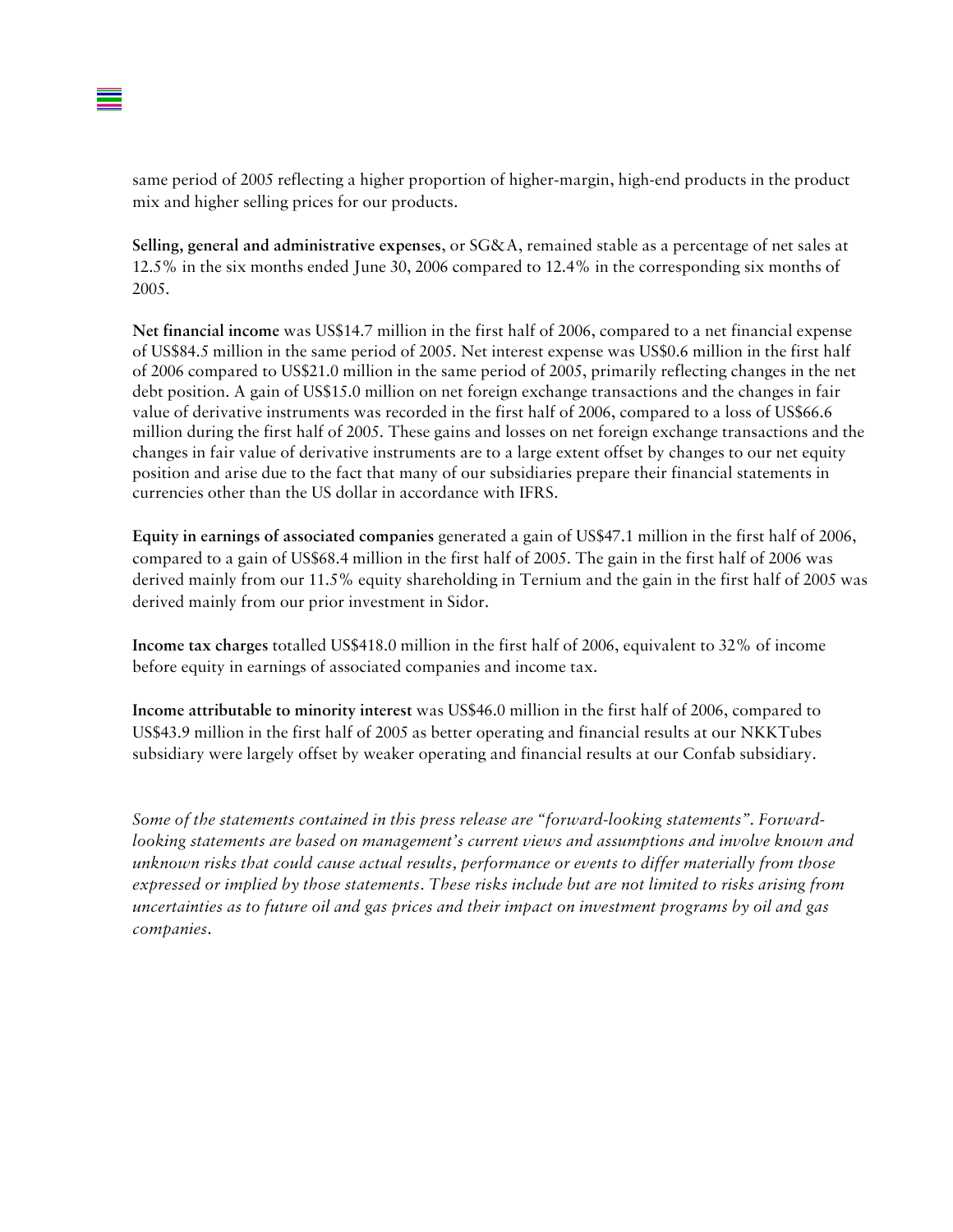#### Consolidated condensed interim income statement

 $\equiv$ 

|                                                                            | <b>Three-month period</b><br>ended June 30, |             | Six-month period ended<br><b>June 30.</b> |             |
|----------------------------------------------------------------------------|---------------------------------------------|-------------|-------------------------------------------|-------------|
| (all amounts in thousands of U.S. dollars)                                 | 2006                                        | 2005        | 2006                                      | 2005        |
|                                                                            |                                             | (Unaudited) |                                           |             |
| Net sales                                                                  | 1,962,265                                   | 1,744,311   | 3,745,417                                 | 3,197,238   |
| Cost of sales                                                              | (1,019,036)                                 | (1,043,774) | (1,991,528)                               | (1,908,902) |
| Gross profit                                                               | 943,229                                     | 700,537     | 1,753,889                                 | 1,288,336   |
| Selling, general and administrative expenses                               | (248, 492)                                  | (212, 510)  | (466, 376)                                | (397, 593)  |
| Other operating income (expenses), net                                     | (1,939)                                     | 2,602       | 6,191                                     | 5,569       |
| Operating income                                                           | 692,798                                     | 490,629     | 1,293,704                                 | 896,312     |
| Financial income (expenses), net                                           | 4,065                                       | (42, 643)   | 14,661                                    | (84, 450)   |
| Income before equity in earnings of associated<br>companies and income tax | 696,863                                     | 447,986     | 1,308,365                                 | 811,862     |
| Equity in earnings of associated companies                                 | 25,551                                      | 38,279      | 47,072                                    | 68,442      |
| Income before income tax                                                   | 722,414                                     | 486,265     | 1,355,437                                 | 880,304     |
| Income tax                                                                 | (226, 650)                                  | (144, 645)  | (417, 983)                                | (258, 714)  |
| Income for the period                                                      | 495,764                                     | 341,620     | 937,454                                   | 621,590     |
| Attributable to:                                                           |                                             |             |                                           |             |
| Equity holders of the Company                                              | 471,771                                     | 313,456     | 891,459                                   | 577,690     |
| Minority interest                                                          | 23,993                                      | 28,164      | 45,995                                    | 43,900      |
|                                                                            | 495,764                                     | 341,620     | 937,454                                   | 621,590     |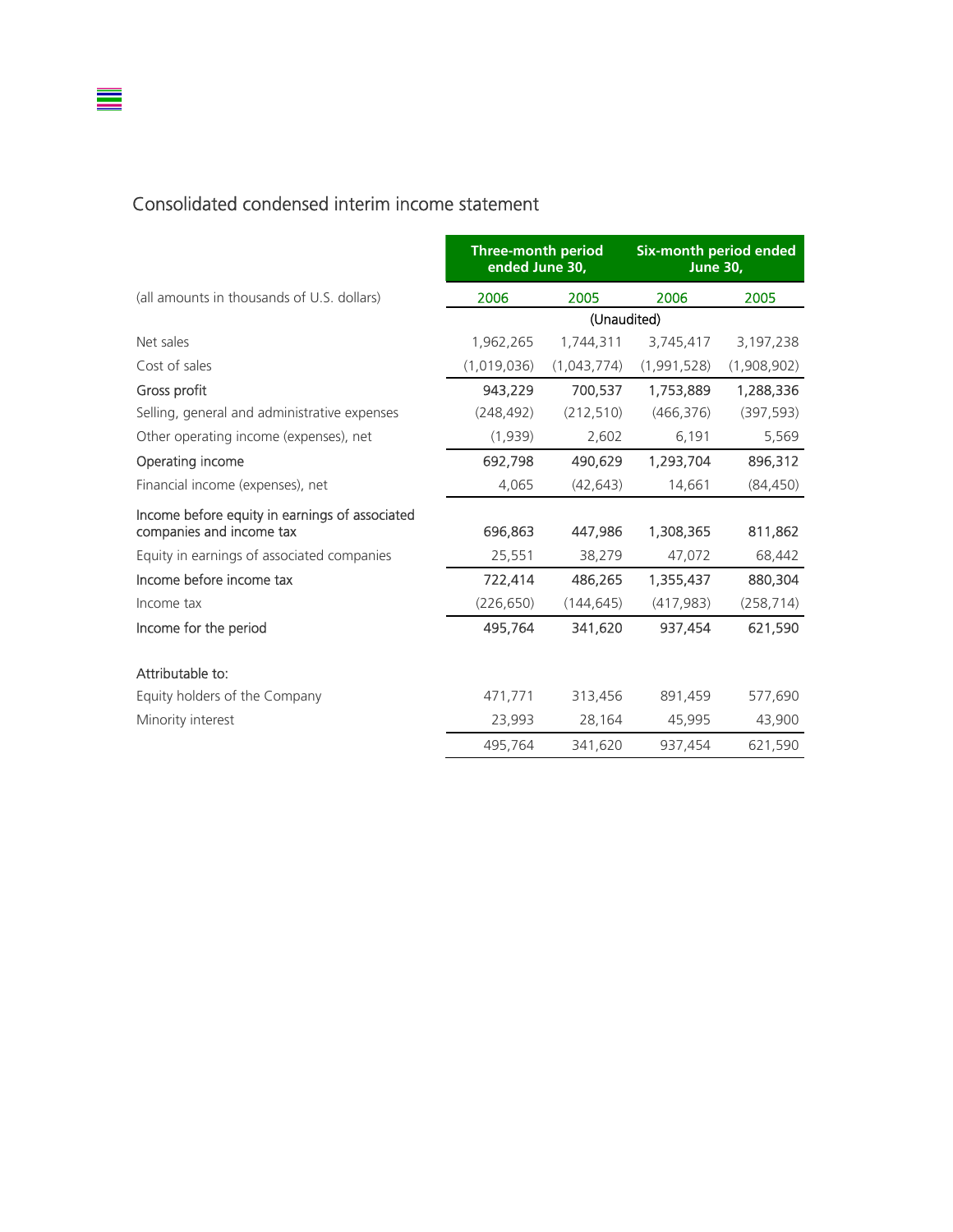#### Consolidated condensed interim balance sheet

▆

| (all amounts in thousands of U.S. dollars)                                                          | At June 30, 2006                             |                      | At December 31, 2005                         |                      |
|-----------------------------------------------------------------------------------------------------|----------------------------------------------|----------------------|----------------------------------------------|----------------------|
|                                                                                                     | (Unaudited)                                  |                      |                                              |                      |
| <b>ASSETS</b><br>Non-current assets                                                                 |                                              |                      |                                              |                      |
| Property, plant and equipment, net<br>Intangible assets, net<br>Investments in associated companies | 2,319,381<br>164,993<br>355,652              |                      | 2,230,038<br>159,099<br>257,234              |                      |
| Other investments<br>Deferred tax assets<br>Receivables                                             | 25,711<br>213,715<br>27,706                  | 3,107,158            | 25,647<br>194,874<br>65,852                  | 2,932,744            |
| <b>Current assets</b><br>Inventories                                                                | 1,550,704                                    |                      | 1,376,113                                    |                      |
| Receivables and prepayments<br>Current tax assets<br>Trade receivables                              | 182,332<br>127,163<br>1,458,265              |                      | 143,282<br>102,455<br>1,324,171              |                      |
| Other investments<br>Cash and cash equivalents                                                      | 296,437<br>776,146                           | 4,391,047            | 119,907<br>707,356                           | 3,773,284            |
| <b>Total assets</b>                                                                                 |                                              | 7,498,205            |                                              | 6,706,028            |
| <b>EQUITY</b><br>Capital and reserves attributable to the<br>Company's equity holders               |                                              |                      |                                              |                      |
| Share capital<br>Legal reserves<br>Share premium<br>Currency translation adjustments                | 1,180,537<br>118,054<br>609,733<br>(62, 218) |                      | 1,180,537<br>118,054<br>609,733<br>(59, 743) |                      |
| Other reserves<br>Retained earnings                                                                 | 29,331<br>2,343,729                          | 4,219,166            | 2,718<br>1,656,503                           | 3,507,802            |
| Minority interest<br><b>Total equity</b>                                                            |                                              | 304,525<br>4,523,691 |                                              | 268,071<br>3,775,873 |
| <b>LIABILITIES</b><br>Non-current liabilities                                                       |                                              |                      |                                              |                      |
| <b>Borrowings</b><br>Deferred tax liabilities<br>Other liabilities<br>Provisions                    | 584,962<br>354,716<br>159,661<br>48,464      |                      | 678,112<br>353,395<br>154,378<br>43,964      |                      |
| Trade payables                                                                                      | 703                                          | 1,148,506            | 1,205                                        | 1,231,054            |
| <b>Current liabilities</b><br><b>Borrowings</b>                                                     | 405,389                                      |                      | 332,180                                      |                      |
| Current tax liabilities<br>Other liabilities<br>Provisions<br>Customer advances                     | 345,605<br>178,955<br>37,976<br>96,753       |                      | 452,534<br>138,875<br>36,945<br>113,243      |                      |
| Trade payables                                                                                      | 761,330                                      | 1,826,008            | 625,324                                      | 1,699,101            |
| <b>Total liabilities</b>                                                                            |                                              | 2,974,514            |                                              | 2,930,155            |
| Total equity and liabilities                                                                        |                                              | 7,498,205            |                                              | 6,706,028            |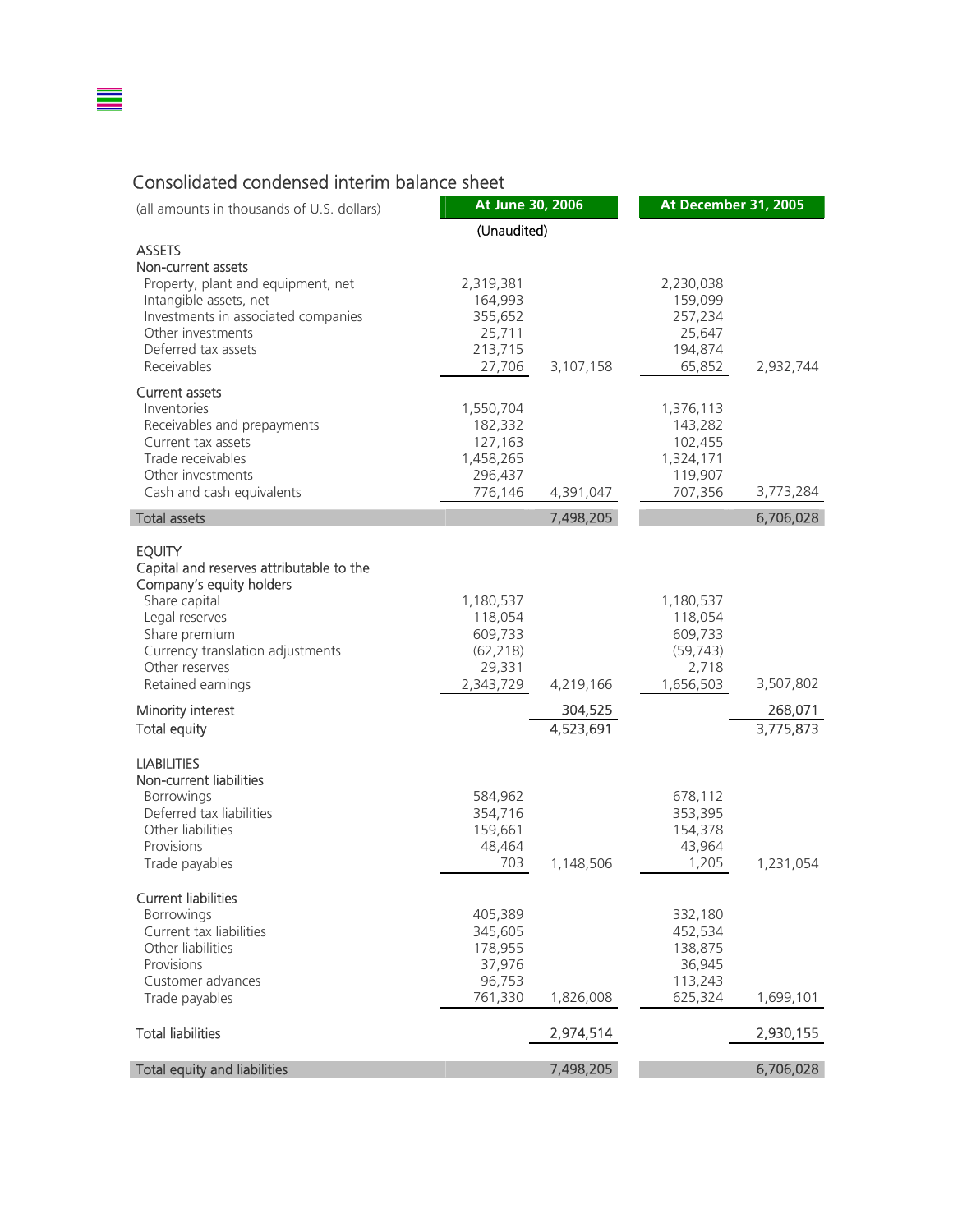## Consolidated condensed interim cash flow statement

▆

|                                                                              | 30,        |            | Three-month period ended June Six-month period ended June 30, |            |
|------------------------------------------------------------------------------|------------|------------|---------------------------------------------------------------|------------|
| (all amounts in thousands of U.S. dollars)                                   | 2006       | 2005       | 2006                                                          | 2005       |
|                                                                              |            |            | (Unaudited)                                                   |            |
| Cash flows from operating activities                                         |            |            |                                                               |            |
| Income for the period                                                        | 495,764    | 341,620    | 937,454                                                       | 621,590    |
| Adjustments for:                                                             |            |            |                                                               |            |
| Depreciation and amortization                                                | 55,115     | 51,766     | 109,790                                                       | 103,743    |
| Income tax accruals less payments                                            | (173, 618) | (1, 722)   | (90, 160)                                                     | 35,756     |
| Equity in earnings of associated companies                                   | (25, 551)  | (38, 279)  | (47, 072)                                                     | (68, 442)  |
| Interest accruals less payments, net                                         | (6, 756)   | 3,866      | (1,464)                                                       | 6,210      |
| Income from disposal of Investment                                           |            |            | (6,933)                                                       |            |
| Changes in provisions                                                        | 4,800      | 1,649      | 5,531                                                         | (2,636)    |
| Proceeds from Fintecna arbitration award net of<br><b>BHP</b> settlement     |            |            |                                                               | 66,594     |
| Changes in working capital                                                   | (195, 284) | (124, 228) | (219, 541)                                                    | (334, 106) |
| Other, including currency translation adjustment                             | 15,525     | 28,323     | 26,472                                                        | 16,979     |
| Net cash provided by operating activities                                    | 169,995    | 262,995    | 714,077                                                       | 445,688    |
| Cash flows from investing activities                                         |            |            |                                                               |            |
| Capital expenditures                                                         | (99, 572)  | (84, 318)  | (169, 101)                                                    | (131, 634) |
| Acquisitions of subsidiaries                                                 | (9,301)    | (47, 892)  | (39, 110)                                                     | (47,930)   |
| Proceeds from disposal of property, plant and                                |            |            |                                                               |            |
| equipment and intangible assets<br>Dividends and distributions received from | 1,568      | 1,448      | 3,388                                                         | 2,890      |
| associated companies                                                         |            | 21,598     |                                                               | 41,118     |
| Changes in restricted bank deposits                                          | (21)       | 37,314     | 627                                                           | 9,634      |
| Reimbursement from trust funds                                               |            |            |                                                               | 119,666    |
| Investments in short terms securities                                        | 1,120      |            | (176, 530)                                                    |            |
| Net cash used in investing activities                                        | (106, 206) | (71, 850)  | (380, 726)                                                    | (6, 256)   |